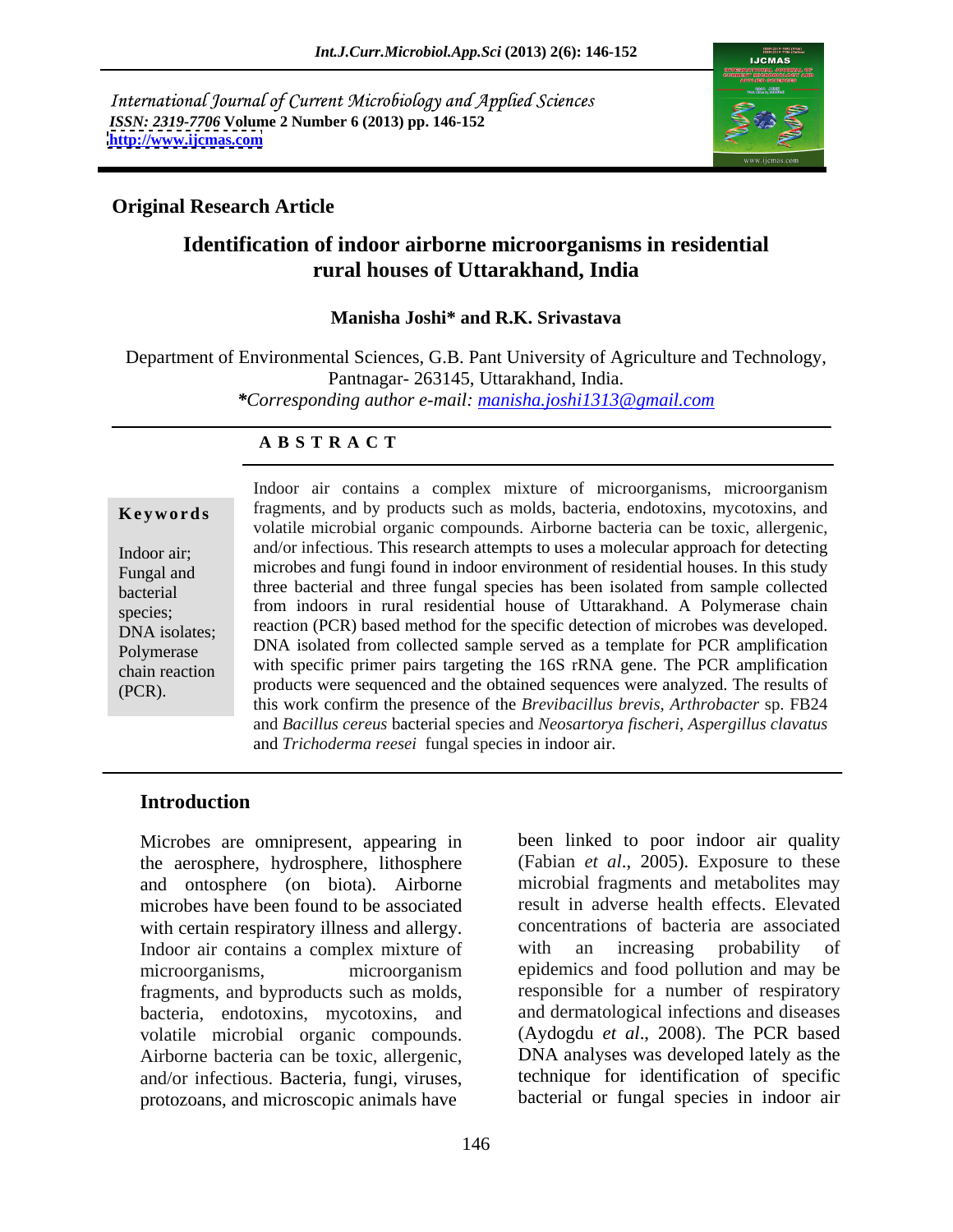(Simsekli *et al.,* 1999; Chew *et al.,* 2003**;**  Kampfer *et al.,* 2010)**.** In PCR, a sequence of DNA, usually a portion of a gene was selected and multiple copies were closed while taking the sample so as to let produced by an enzymatic reaction. The the micro flora settle down freely without gene sequence selected can also be from a any disturbance from the air current into microbial functional gene. The sequence petri-dishes. The bacterial cultures were chosen should be specific for the incubated at 25°C for 48 h, while the fungal microorganism or a group of plates were incubated at 25<sup>o</sup>C for up to 5 microorganisms (Peccia and Hernandez, days depending on the growth of colonies 2006). These template DNA sequences (Green and Scarpino, 2002). Large varieties was targeted, amplified and quantified by of heterotrophic bacteria and fungus seem designed DNA primers. The DNA primers to be the first colonizers in NA and PDA used to detect bacteria or fungi were respectively. commonly sequences from the 16S or 18S rRNA gene, respectively (Cruz-Perez *et*  **Purification and maintenance of pure** *al.,* 2001). Examination and characterization of typical microbes and fungus in indoor environment can be After 5 days the mixed culture of fungus helpful in identifying associations between domestic microbial and fungal respective culture. Numerous fungal and characteristics their clinical diagnosis and bacterial colonies were found in mixed in prevention of allergic and other airborne respiratory diseases. fungal culture was done from their

air in different houses. The rural residential houses were made of mud, wood and stone having poor hygienic condition. The indoor air was sampled by using Gravitational Petri Plate Method for monitoring of airborne microorganisms in indoor (Sen and Asan, 2009). External did not affect indoor air monitoring. For monitoring of indoor contaminants a set of sterilized petridishes treated with nutrient agar and potato dextrose agar were exposed at a time to capture and cultivate the available bacteria and fungi in the room. The culture of the fungus obtained was This petridishes treated with NA and PDA purified by single spore isolation and was was exposed in the center of the room at a maintained on PDA at  $27^0C$  for 5 to 7 was exposed in the center of the room at a maintained on PDA at 27<sup>o</sup>C for 5 to 7

height of 1.0m to 1.5 m (breathing height) from the surface for the period of one minute. All the doors and window were of heterotrophic bacteria and fungus seem respectively.

# **culture**

**Materials and Methods** was performed in order to obtained pure **Sampling and isolation methods nutrient agar and the plates were incubated** Research samples were taken from indoor 24 to 72 hr. This results the growth and variations like wind, rainfall, vegetation etc. indoor air sampling in the studied and bacteria were obtained in their culture. Isolation of pure bacterial and respective mixed culture. The streak plate colonies of bacteria on the surface of the in inverted position in incubator at 32°Cfor 24 to 72 hr. This results the growth and multiplication of the inoculated microorganisms in the form of isolated colonies. After 2 days of incubation the growing colonies were observed which were more and more sparsely distributed towards the streak. A number of bacterial and fungal colonies were obtained from households from each plate as shown in Figure.1 and Figure.2 respectively. Pick up well separated colonies and transfer than to agar slants as pure culture.

> purified by single spore isolation and was maintained on PDA at  $27^{\circ}$ C for 5 to 7  $^{0}$ C for 5 to 7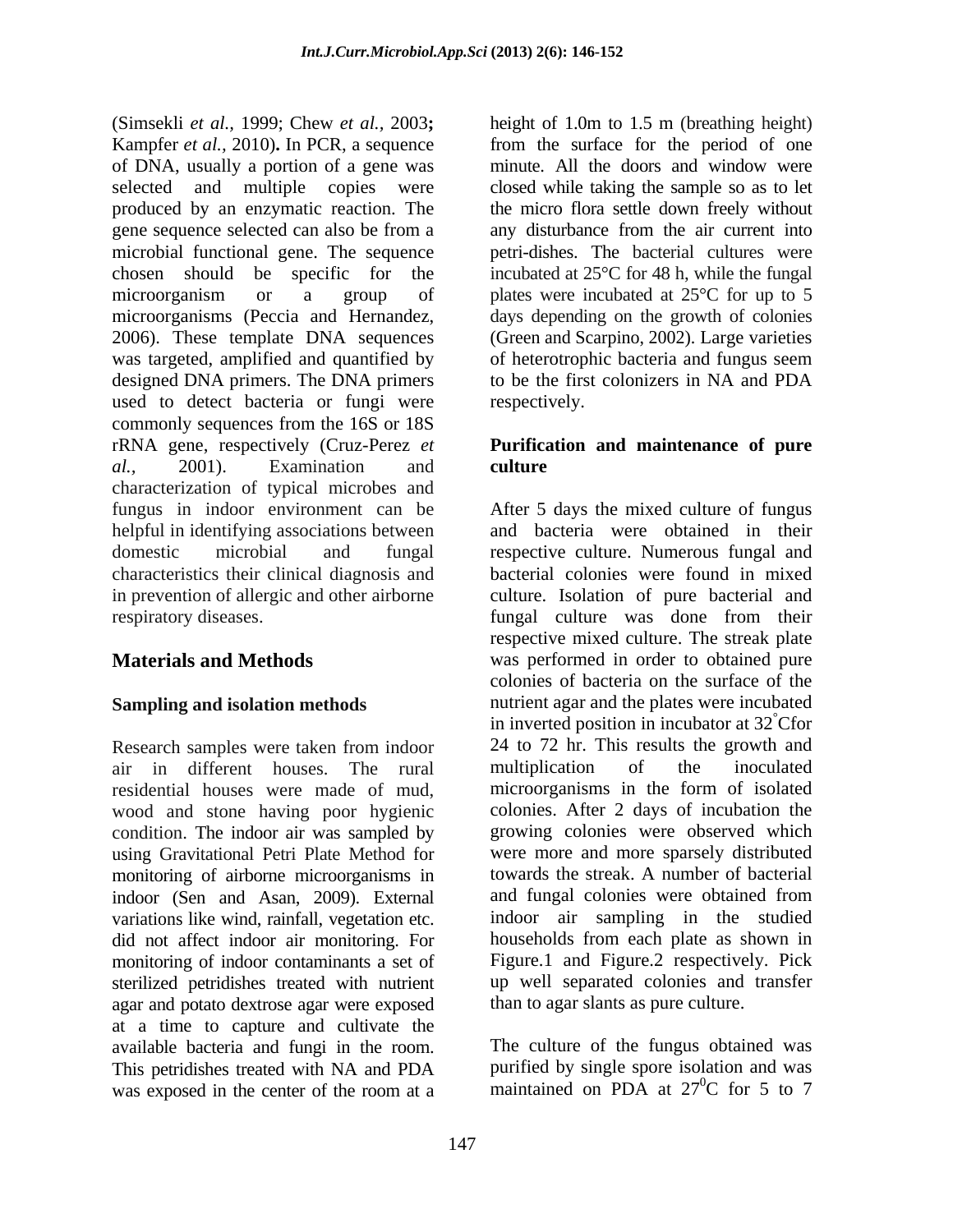days. To keep the culture viable, sub days and preserved at low temperature  $(5 \text{ and } 3 \text{ fungal species in } 1)$ 

The bacterial and fungal genomic DNA fungal communities, the DNA extracted a B4, B5 showed 98% identity with from the indoor air was amplified by PCR. The detection of bacteria is mainly based on the PCR-amplification of sequences of whereas B3 showed to 99% identity with (rRNA) genes (Gurtner *et al*., 2000). The molecular identification of fungi to species (Anderson *et al*., 2003). ITS and Gm products of fungus and bacteria . The 51<sup>°</sup>C to 54<sup>°</sup>C with a product size of nearly rod-shaped, 550b.p as shown in Figure.4. The amplified product sequence was obtained by direct sequencing, using the DNA flora in indoor environment were determined by using BLAST, version 2.0 (National Center for Biotechnology

The sequencing of PCR product provides identification of microorganisms. The

culturing was done at an interval of 15 to the identification of 3 bacterial species  $\pm 1^{\circ}$ C) in the refrigerator. environment of house. The obtained **DNA extraction** search for species identification using was extracted for molecular indication of identity. Table 1 shows the characterization and species identification phylogenetic affinities of bacterial coding studies. To obtain sequence information of sequences and fungal coding sequences. individual members of the bacterial and The PCR products of bacterial DNA B1, the small subunit 16S ribosomal RNA *Bacillus cereus* respectively. *Bacillus*  level has been based mostly on the use of of *Bacillus* species in the indoor air variable ribosomal DNA (rDNA) generally indicate dampness of building internally transcribedspacer (ITS) regions and lack of adequate maintenance of the primers were use for sequencing of PCR rapidly than fungi and may be the first annealing temperature of Gm primers for moisture damaged houses. Kampfer *et al.,* the amplification of bacterial DNA was (2010) also isolated the gram positive, 750b.p. as shown in Figure.3 and the orange-pigmented (coloured) *Brevibacillus* annealing temperature for ITS primers for species from the wall of an indoor the amplification of fungal DNA was 54°C environment primarily colonized with and products size was approximately moulds. It was reported by Hirvonen *et*  sequencing service of Delhi University. dominated by gram-positive bacilli *and* Nucleotide sequence similarities were actinomycetes, notably *Bacillus cereus,* Information databases). Indoor air and dust contained *Klebsiella* **Results and Discussion** and *Nocardiopsis dassonvillei* come molecular approach used in this study led and 3 fungal species in indoor sequences were subjected to homology blast. The sequence similarity to the nearest relative was determined as an B4, B5 showed 98% identity with *Brevibacillus brevis* and B2 showed 95% identity with *Arthrobacter* sp.FB24 whereas B3 showed to 99% identity with *cereus* is known to cause fatal food poisoning in various studies. High levels building or house. Bacteria grow more microorganism to cause problems in non-endospore-forming, *al*., (2005) and Black *et al.,* (2006) that the dust contained, and air-borne bacterial flora in indoor environment were *Brevibacillus brevis, B. licheniformis, B. subtilis* and species of *Arthrobacter. oxytoca*, *Acinetobacter sp., Bacillus cereus* within the status of hazard group.

the more reliable phylogenetic The PCR products of fungal DNA F1 showed 97% similarily with *Neosartorya fischeri*,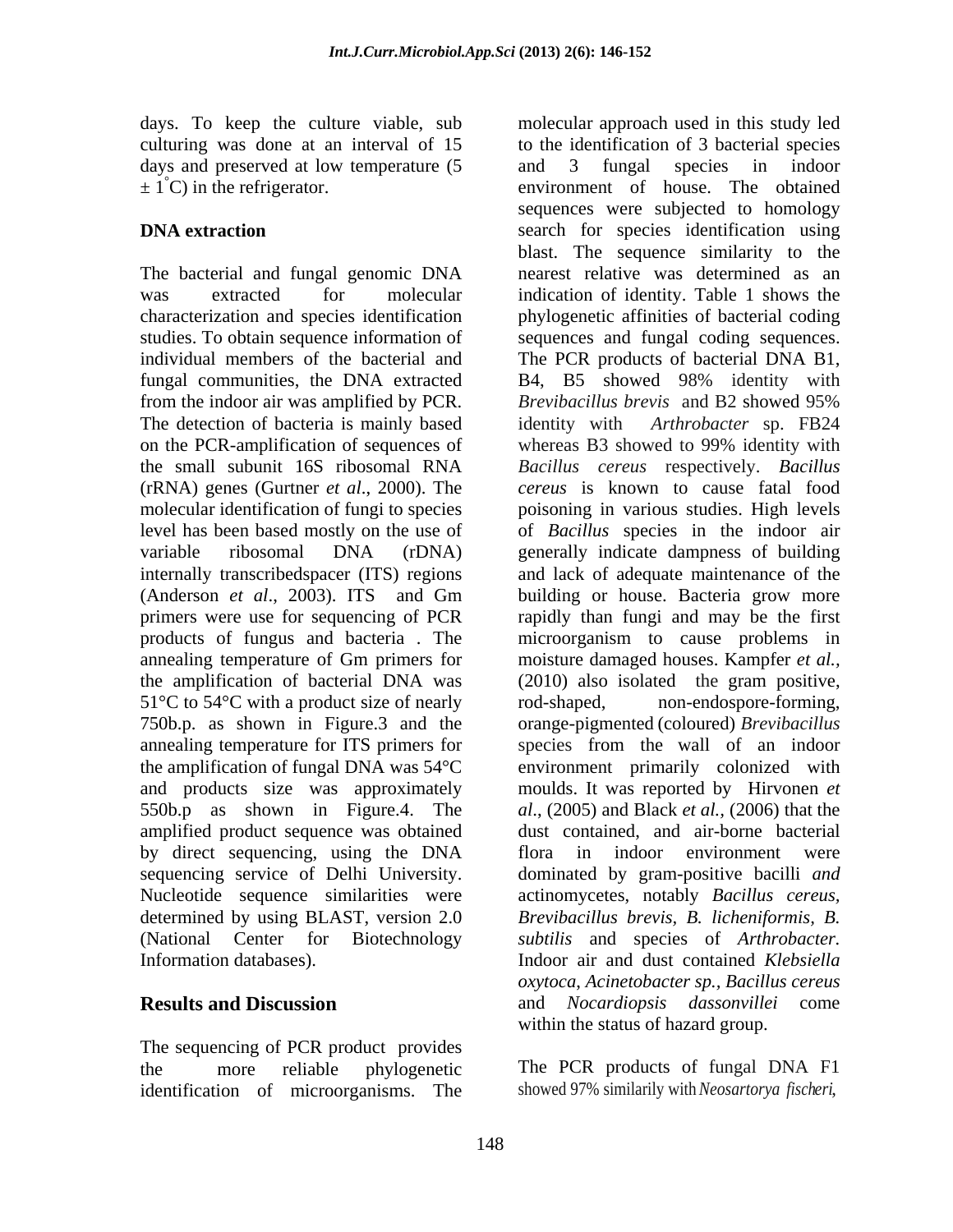- 
- **Figure.1** Mixed culture bacterial colonies growing on nutrient agar obtained from sampling of indoor air

**Figure.2** Mixed culture fungal colonies growing in potato dextrose agar obtained from sampling of indoor air

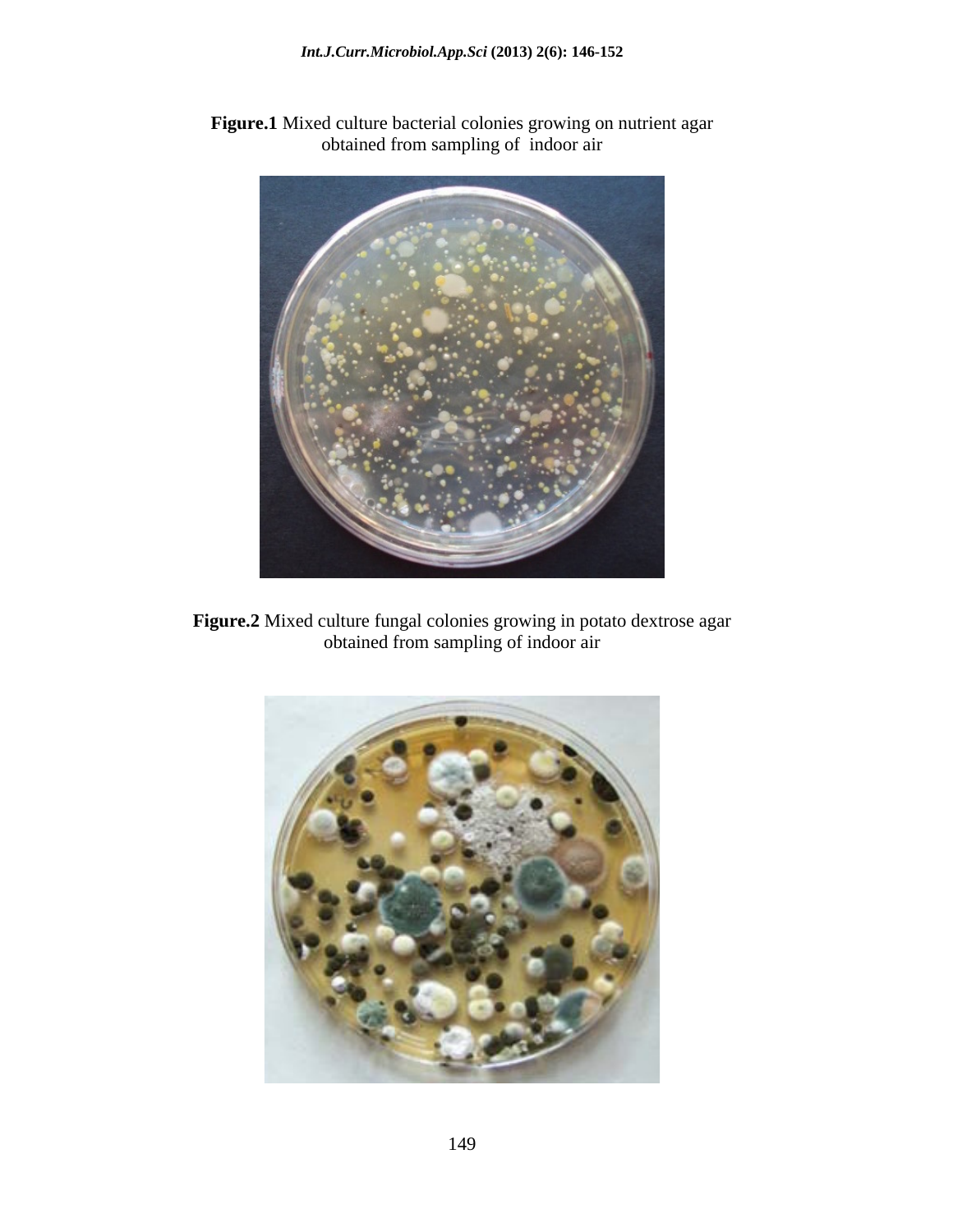**Figure.3** PCR Amplification of Bacterial DNA



 **Figure.4** PCR Amplification of Fungal DNA

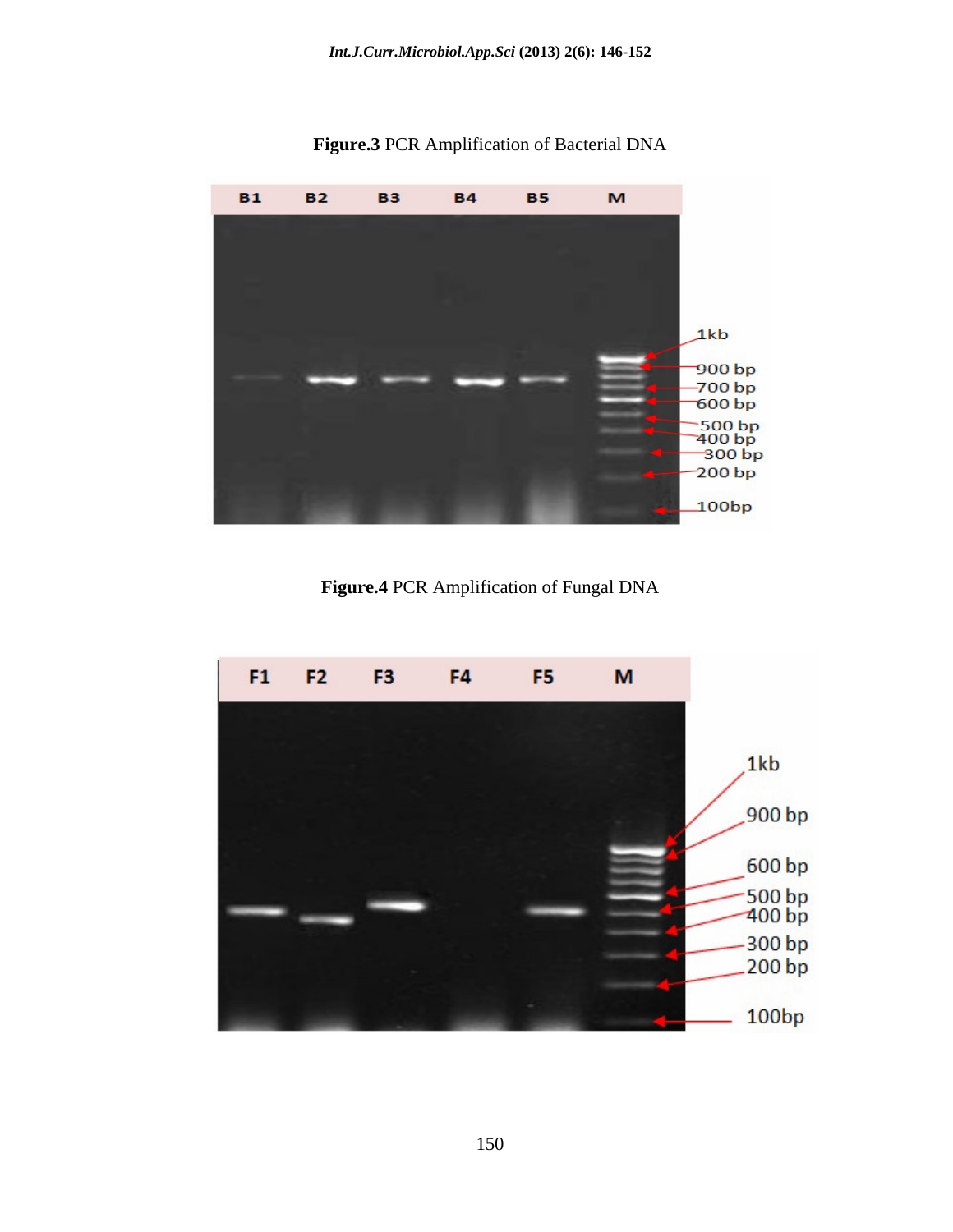| <b>Strain No.</b> | <b>Closest identified phylogenetic relatives</b> | <b>Identity</b> $(\%)$ |
|-------------------|--------------------------------------------------|------------------------|
| Bacteria          |                                                  | 98                     |
| B1                | <b>Brevibacillus</b> brevis                      |                        |
| B2                | Arthrobacter sp. FB24                            | 95                     |
| <b>B3</b>         | <b>Bacillus cereus</b>                           | 99                     |
| <b>B4</b>         | Brevibacillus brevis                             | 98                     |
| B <sub>5</sub>    | Brevibacillus brevis                             | 98                     |
| Fungi             |                                                  | 97                     |
| F1                | Neosartorya fischeri                             |                        |
| $\rm F2$          | Aspergillus clavatus                             | 92                     |
| ${\rm F3}$        | Trichoderma reesei                               | 93                     |
| F5                | Trichoderma reesei                               | 94                     |

**Table.1** Phylogenetic Relationship of Partial 16S rRNA Bacterial and ITS rRNA Fungal Coding Sequences Detected in Indoor Microorganisms**.**

and F2 found 92% identical to *Aspergillus clavatus* while F3 and F5 showed 93% and rhinitis. Mazur and Kim (2009) reported 94% identity with *Trichoderma reesei.* that the *Aspergillus clavatus* fungus is The elevated indoor fungal spore levels is associated with hypersensitivity indication of indoor pollution and these pneumonitis. Sen and Asan (2009) found elevated level of fungal spores were often *Trichoderma* and *Aspergillus* spp. in associated with contamination, and were more frequent when disturbed by activity. Tekirdag City (Turkey) and found that Udagava *et al.,* (1996) isolated *Trichoderma* spp. actively participate in ascomycetous microfungi from house dust delignification and biodegradation of samples from residential dwellings and cellulose in wooden parts of house. revealed that species of *Talaromyces,* Dampness, especially of carpets, water *Eurotium* and *Neosartorya* were common seepage houses, visible mould and dust ascomycetous propagules in the house dust and reported that it may be a common potential fungal pathogen in the dwelling environment and cause potential hazard to The results of our study showed that the respiratory health of inhabitant. It was reported by Sharma *et al., (*2007) that Uttarakhand contained microbes and fungi some species of Aspergillus like that could cause important health problems *Aspergillus flavus, Aspergillus niger* and such as allergies, rhinitis and chronic Aspergillus clavatus cause respiratory fatigue. The presence of these fungal and

*Trichoderma* and *Aspergillus* spp. indoor air of different residential houses in rapidly increases the concentration of these fungal spores. indoor air of rural residential houses of

allergy, bronchial asthma in

associated with hypersensitivity